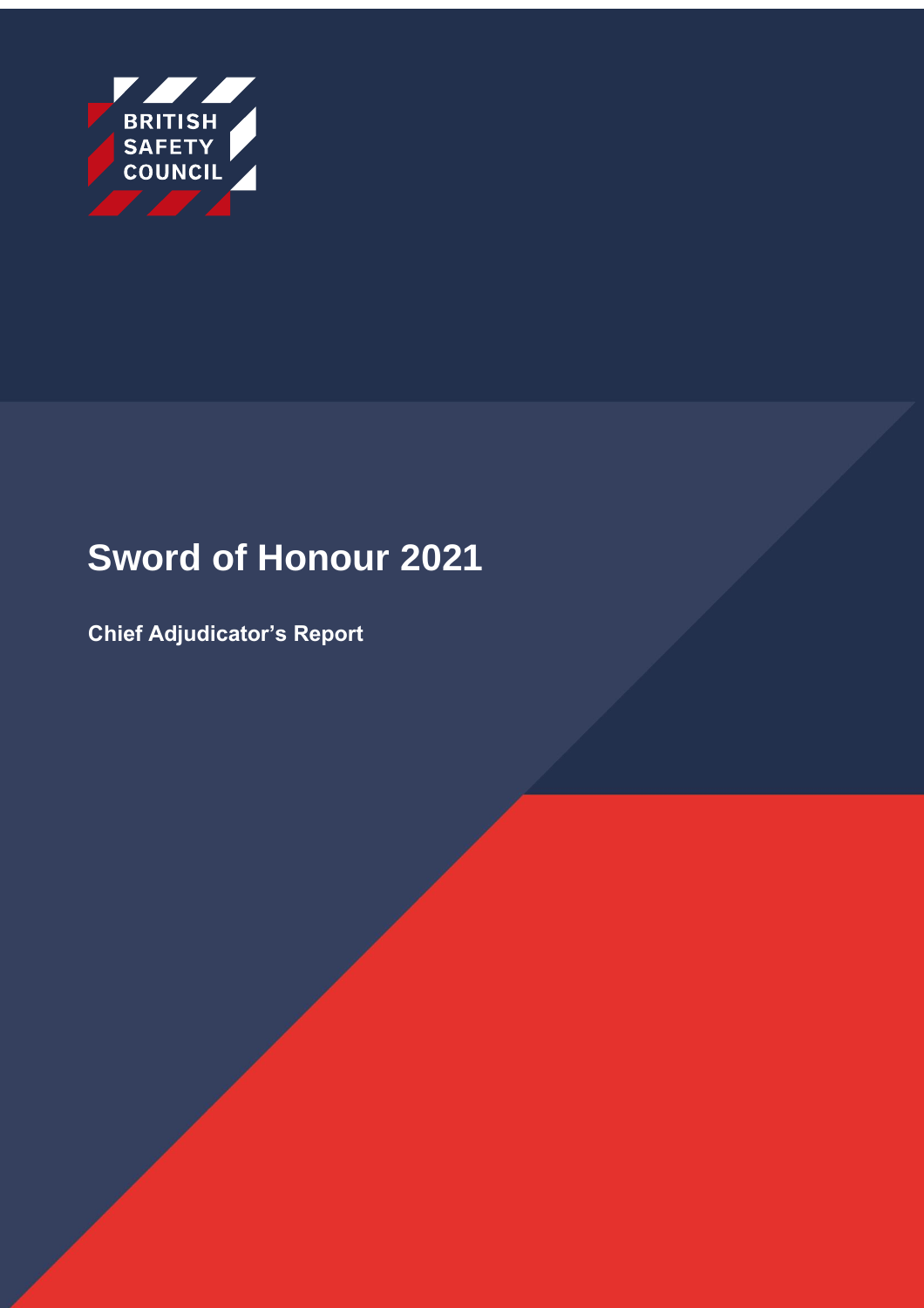#### **Sword of Honour 2021**

#### **Chief Adjudicator's Report**

In 2021, 86 submissions were received for the Sword of Honour awards and 80 (93%) of these were adjudged to have reached the pass standard.

There is no quota of Swords to be awarded and nor will there be in future years. If every applicant meets the minimum criteria, every applicant will be awarded a Sword of Honour.

#### **General Comments**

A maximum of 60 marks are available for the written aspect of the Sword of Honour application. Applicants must score a minimum of 45 marks to remain eligible with a minimum of two individual responses being scored within the top mark band (11-15 marks). Submissions become ineligible for a Sword of Honour should any individual responses be scored within the lower mark band (0-5 marks).

With the pass standard set high (45 out of 60), it is important to score well on each question. One or two weak answers will put the pass standard out of reach. As in previous years, the highest-scoring applicants answered all aspects of each question and adhered closely to the marking scheme and it was evident that the advice to read the prior year's Chief Adjudicator's Report had been taken. This allowed them to give a much more complete answer and so access the top mark band for each question. Notwithstanding this improvement, applicants are again reminded to read the Chief Adjudicator's Report from the previous year prior to completing the application as this report provides helpful insight, comments, and direction on what is required when completing the application; the webinar hosted earlier this year and available [online](Webinar:%20Sword%20&%20Globe%20of%20Honour%20Application%202021%20|%20British%20Safety%20Council%20(britsafe.org)) is another helpful guide. Whilst not wishing to be overly critical, the Chief Adjudicator feels it incumbent to make the strong point that more care should be taken when completing these applications – The Sword of Honour recognises excellence in health and safety and when applicants do not answer the question fully or provide a less than complete answer, they will be less likely to reach the required standard for a pass grade. In addition, applicants are reminded that the marking scheme is made available to applicants for reference when completing their application. This marking scheme should be considered throughout the application process. The Chief Adjudicator is of the belief that these documents are often neglected by some of the lower-scoring applicants - something which needlessly risks their achievement of the award.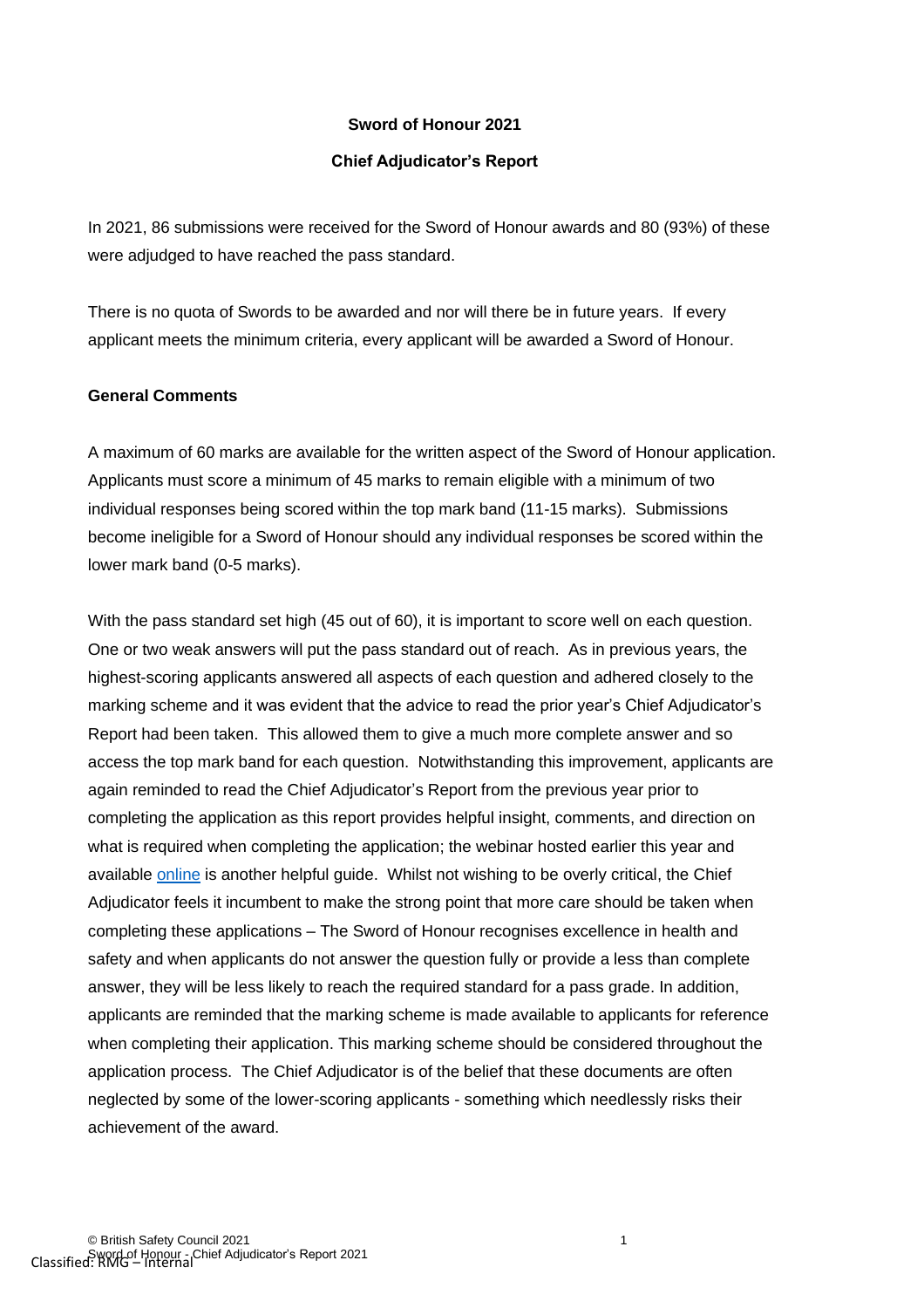The highest-scoring applicants adhered to the requirement that responses to each question must not exceed 750 words (i.e. 3,000 words overall per submission) and provided clear, succinct and well-structured answers supported with examples where required.

The Sword of Honour assessment methodology is now more closely linked to the Five Star Occupational Health and Safety Audit Report and its findings. Despite it being an **explicit** requirement of both the questions and marking scheme, it was regrettable that a significant proportion of applicants, notably higher than previous years, failed to develop responses incorporating a clear link to the Audit findings. The statement **'***With relevant reference to the outcomes from your recent Five Star Audit:'*, prefixing each individual question, was inconsistently observed by the applicants to these awards and it was notable that only the strongest submissions maintained this important link throughout. This is a key component of the question and failing to address it is a limiting factor as the Sword of Honour has a direct relationship with the Five Star Occupational Health and Safety Audit.

There were a large number of high quality, well written and well-structured submissions. It was obvious that a considerable amount of preparation, thought, time and effort had been put into these submissions for which the applicants concerned are to be commended. The use of examples to support the answer and illustrate the point was evident this year and the adjudicating team commented on how helpful this was and that it provided for a more complete and engaging answer. Whilst some submissions did fall short of the standard required for a Sword of Honour, it should be acknowledged that these organisations nonetheless have excellent health and safety management systems as recognised by their rating in the audit.

As noted in previous years, there remains some work to be done on the 'health' part of health and safety; this often neglected area of 'health and safety' is coming to the fore, however, there is still more to be done to give parity of esteem to the two aspects. Some applicants went into detail about safety but made little reference to health. Health is an issue that affects us all; personally, collectively and universally. This scheme aims to promote health at work as a key consideration – this demonstrates the importance of this to British Safety Council.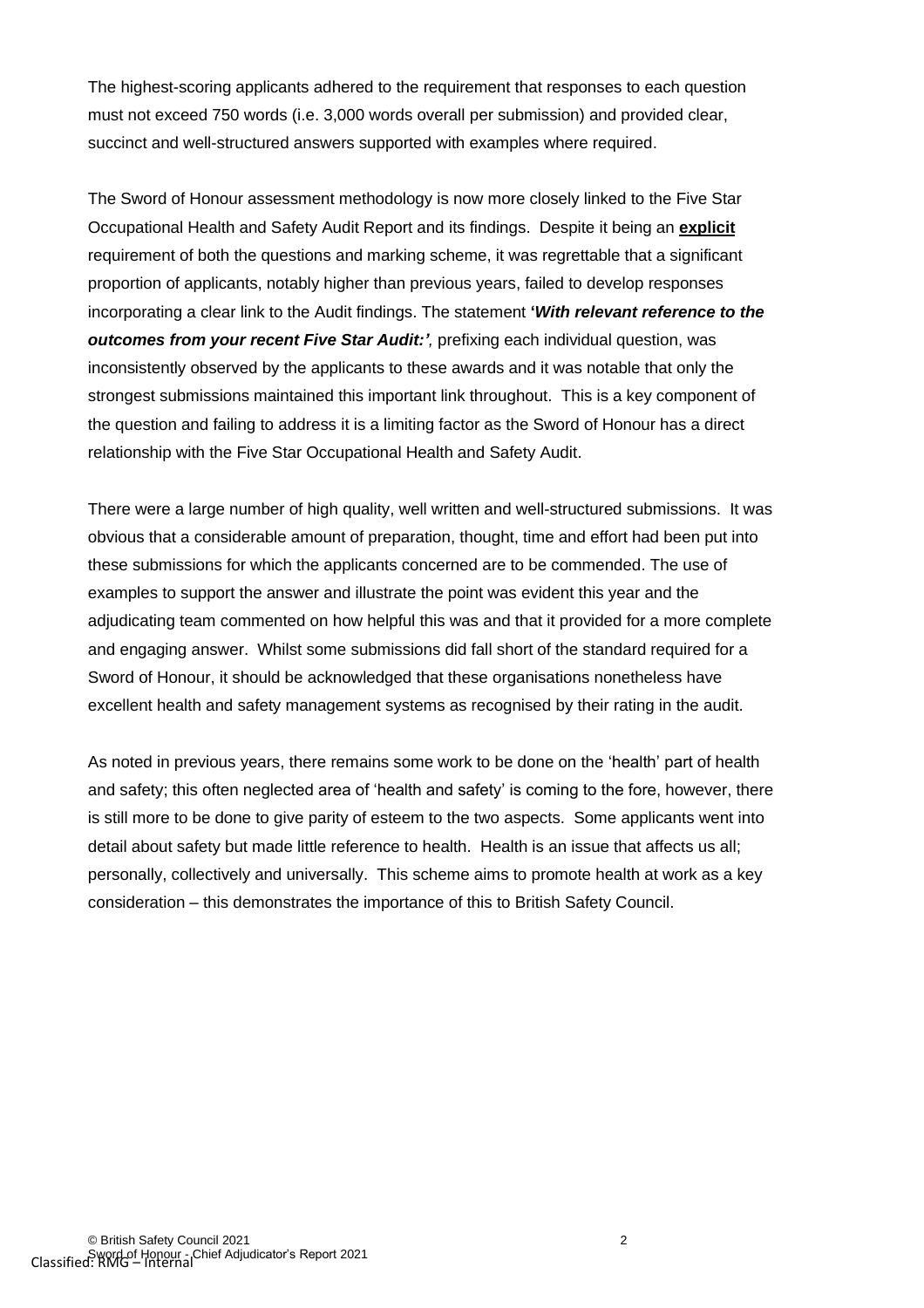#### **Main Business Activities**

Whilst marks are not awarded for this section, it is important that applicants clearly describe the main business activities, the personnel involved and the most significant health and safety risks and issues. Indeed, this section underpins the whole application as it helps to put the rest of the submission into context and provides the adjudicator with a valuable insight into the organisation, its operation and risk profile. Most applicants this year provided a comprehensive summary of the main business activities, employee profile, key risks and operational aspects. However, some did not adequately set out the most significant health and safety risks or issues.

## *Q1: With relevant reference to the outcomes from your recent Five Star Audit: Explain how senior (top) management ensure health and safety factors are fully integrated into the overall business strategy and processes*

This question was designed to give applicants the opportunity to demonstrate their understanding of the importance of senior level leadership and sponsorship, in influencing behaviours both within the organisation and its stakeholder/supply chain – emphasising the "Safety is Good Business" philosophy.

It is commonly accepted that participation, communication, engagement and collaboration are important aspects when seeking to improve health and safety culture and consequently performance. This question though sought to explore the importance of workplace health and safety, as an integral part of the organisation and not the traditional "bolt on" some may view it as. The highest scoring applicants referenced both cultural and operational dimensions and both how and where health and safety featured in corporate decision making.

This question was designed to explore the commitment that senior management gives to workplace health and safety at the core the organisation, in short how it lives health and safety in the operation(s). Weaker applicants listed activities that senior management undertook e.g. site visits, letters to employees, which, whilst commendable, are not detailed enough for an application such as this and did not demonstrate an understanding that top management action/activities play a part in continual improvement of the organisation's health and safety performance. The issue at the heart of the question is one of governance, oversight and active leadership – only the highest-scoring applicants identified and discussed this – including defining what is meant by 'top management'.

The highest-scoring applicants demonstrated the interdependency of workplace health and safety and the organisation achieving its objectives. They demonstrated a clear understanding that businesses who are committed to the "Safety is Good Business" philosophy and who consider workplace health and safety as integral to the operation, were more advanced in terms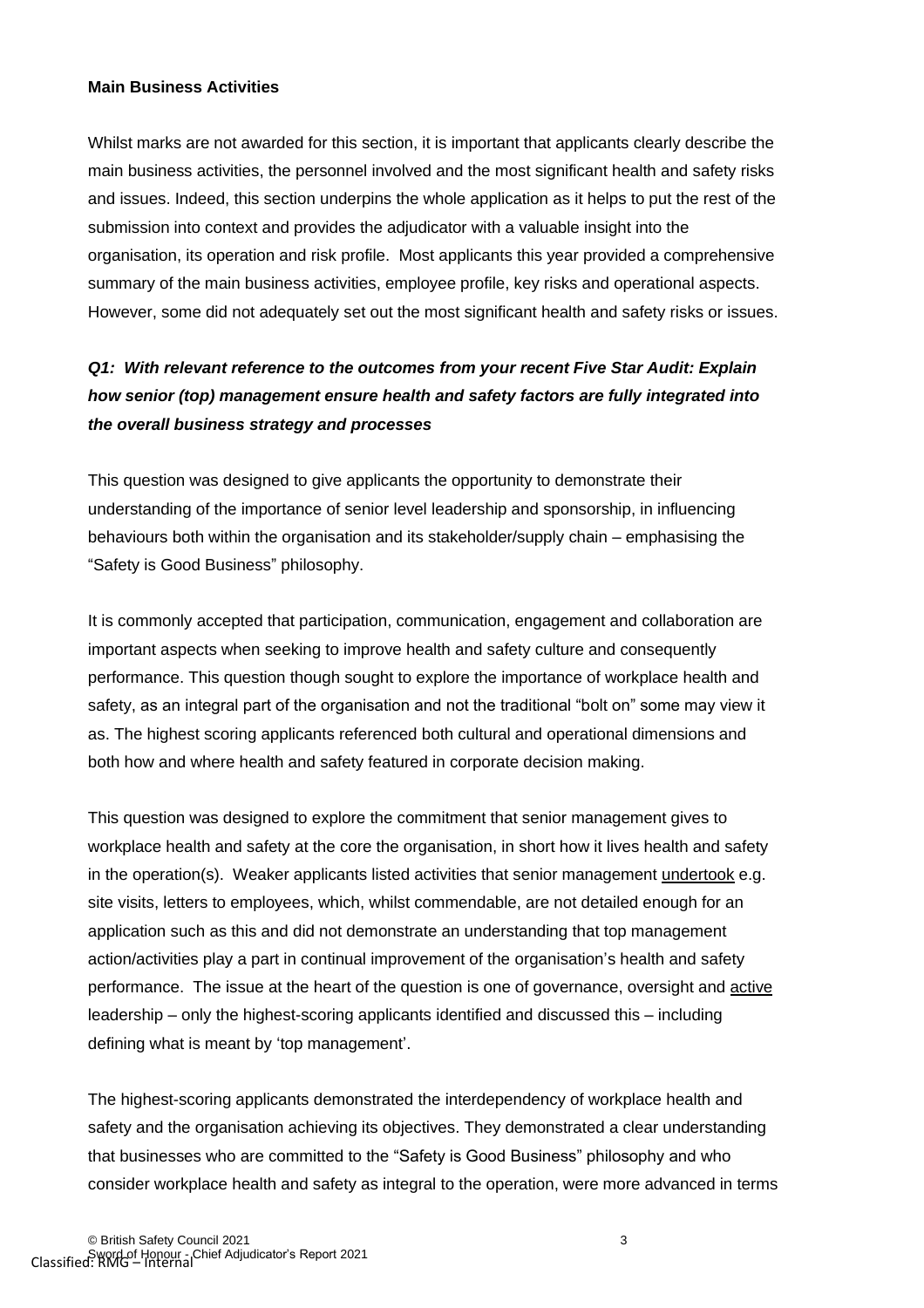of health and safety culture. As required by the marking scheme, their response was **supported with a full explanation**. They then went on to explain, that senior management had demonstrated commitment throughout the process and, in fact, had been involved in formulating objectives, identifying resource requirements, across a broad range e.g. financial, human, material. They were now "walking the talk" by actively supporting the embedding of these into the business.

The highest-scoring applicants provided examples of how the workplace health and safety objectives were directly interfaced with operational objectives and vice versa. The corporate balanced scorecard principle was often cited as an example of this, alongside individual workplace health and safety and operational objectives being used in performance management. Their answer was supported with a description of the process and methodology used, together with a range of relevant health and safety factors and examples of integration.

Weaker applicants failed to demonstrate an understanding of the link between objectives, recruitment of competence, resource allocation and commitment, as part of achieving a high performing health and safety culture, and symbiotic relationship within the organisation and into its stakeholder base.

## *Q2: With relevant reference to the outcomes from your recent Five Star Audit: Describe how the organisation ensures the requirements within the business recovery plan (post emergency event) are effectively communicated to relevant stakeholders*

The response should clearly describe the risk assessment process and how it is used to identify, prioritise and suitably control a range of relevant emergency incidents (potential and/or actual) – organisational governance, risk and compliance. Operational and organisational profiling, as discussed in question one, could also be referenced within the response. This question served as a good example of how effective reference to the marking scheme can support an applicant. Applicants needed to consider the relationship with risk assessment. Only the highest-scoring applicants achieved this

The highest-scoring responses were, in most cases, comprehensive in terms of the activities and stakeholder groups considered and they recognised that partnering with specialist services (e.g. fire authority, rescue services, insurers, regulators and enforcers) may be necessary. The response was supported with clear examples of communication methods and identified all relevant stakeholders. Furthermore, the highest-scoring responses determined activities by high, medium and low risk and detailed the emergency arrangement discussions that had been conducted. Responses of this nature also typically reported on scenario planning, business continuity/disaster recovery planning and the importance of employee engagement in effecting high quality emergency plans.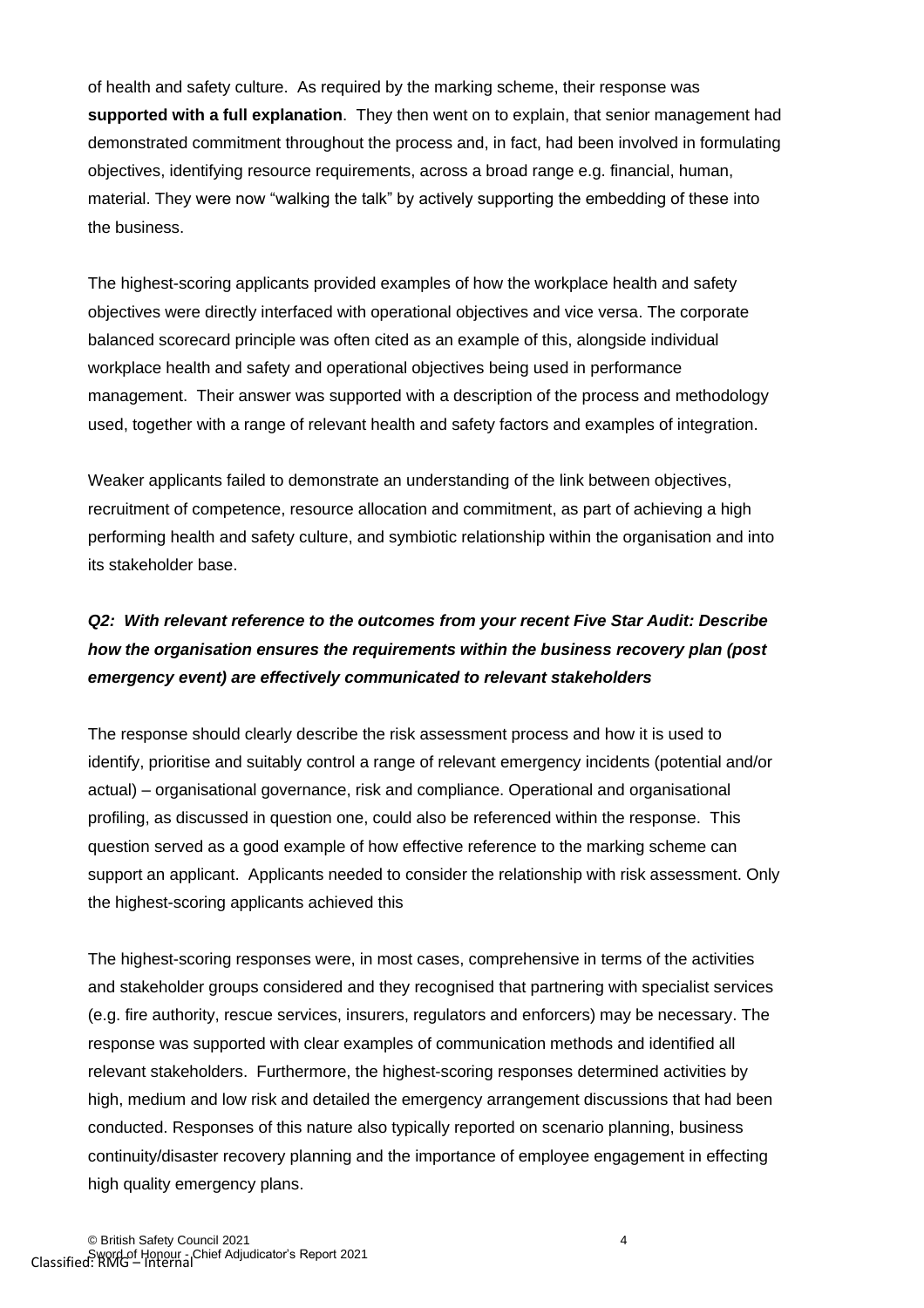Taking the above into account, generic or insufficiently detailed responses to this question inevitably struggled to secure high marks. Responses limited to "We tell our employees at induction" (and similar) were observed with frustrating frequency in the lower-scoring submissions.

The highest-scoring applicants provided a comprehensive description of how the emergency incident arrangements at the site are communicated to all relevant parties, with a brief word on how relevance had been determined. The highest-scoring applicants provided the information above and then ensured that their response built on this, identifying all relevant stakeholders (including non-employee groups) and included specific examples of how effective communication is evaluated. The highest-scoring applicants also referred to their organisational requirements for specific risk assessments (fire, first-aid, security, IT, infection control, etc.) and the incorporation of the process into wider business continuity planning. Their responses referred to a range of emergency incidents supported and illustrated by relevant examples. The highest-scoring applicants took the opportunity to reference their response to the COVID-19 pandemic and how the pre and post pandemic risk profiling and response had been revisited for effectiveness.

The question provides a further opportunity to demonstrate stakeholder participation in the risk management process and also leadership from top management.

### *Q3: With relevant reference to the outcomes from your recent Five Star Audit: Explain how monitoring of work-related ill health (including mental health factors) is used to influence health, safety and wellbeing strategy and objectives*

This question was designed to give the applicant an opportunity to explain how the health and wellbeing needs of employees were supported by including and engaging with stakeholders. This question was complementary to question one, in that it sought to explore how engaging and communicating objectives to the various stakeholders, and effective stakeholder management, are essential in achieving health and safety objectives and business success. The marking scheme explained to the applicant that the answer should refer to relevant stakeholders and that the answer should be supported **with several examples**; only the highest-scoring applicants discussed both the range and provided examples.

Internal and external stakeholder engagement, inclusion, communication and active involvement are essential components of good health and safety management. The strongest applicants demonstrated a good understanding of this, along with an understanding of different engagement tools. They provided a range of examples e.g. face to face, written etc. and they provided examples of how their organisations had "gone the extra mile" to co-create and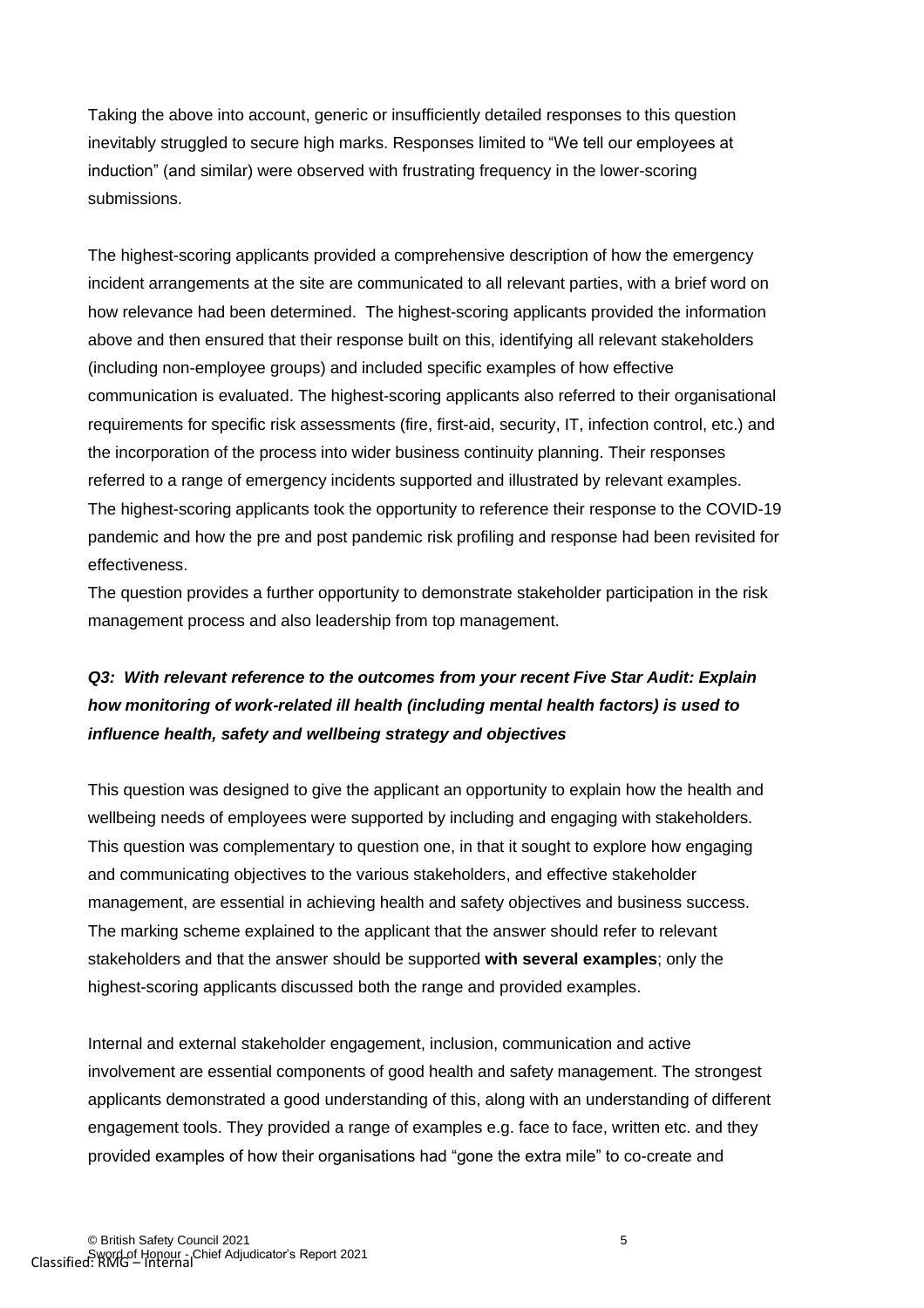communicate their strategy e.g. open days, away days, seminars, safety days, quizzes, competitions etc.

Strong applicants provided detail on the 'who', 'what' and the 'how' of stakeholder inclusion. They clearly articulated 'who' internal and external stakeholders were e.g. employees, regulator, customer, supplier etc., 'what' methods could be employed to engage with the identified groups, the tools used to capture and record this e.g. policy, procedures, handbooks, sub-contracts etc. and 'how' these chosen methods would be and remain effective.

Stronger applicants made reference to two-way dialogue and the use of more innovative methods of communication, demonstrating that they did not rely solely on traditional channels e.g. newsletters, e-mails and briefings.

The highest scoring applicants gave an answer that was supported with relevant examples of monitoring processes and clear examples of outcomes influencing health, safety and wellbeing strategy and objectives, succinctly and in the word count parameters.

Weaker applicants tended to discuss how standards and procedures were imposed upon employees and stakeholders. They approached the answer very one dimensionally, thinking it was simply an organisation to employee issue. The partnership philosophy of successful health and safety management was clearly not understood. The weakest applicants omitted to refer to other significant stakeholders. Furthermore, they generally talked about safety activities, omitting reference to health. This question sought to draw out the applicant's approach to (a) consultation and participation (b) health and wellbeing arrangements, and discuss the relationship these have with each other and with organisational success.

# *Q4: With relevant reference to the outcomes from your recent Five Star Audit: Describe how operational risk factors are reflected within core health and safety competency requirements across all levels of the organisation*

This question was designed to examine the commitment of the organisation to training and competence across the various levels and how this competence was determined, to reflect the requirements of the role and legislative requirements. Given the profile of most applicants to these awards, this question offered the potential to achieve very high marks where it was deconstructed appropriately and answered in full.

Regrettably, this question was answered poorly on a number of occasions. The question involved coverage of operational competency, health and safety training and a range of levels e.g. directors, managers and supervisors. Lower-scoring responses typically listed the safety training provided to operatives/supervisors or alternatively provided a rather bland overview of